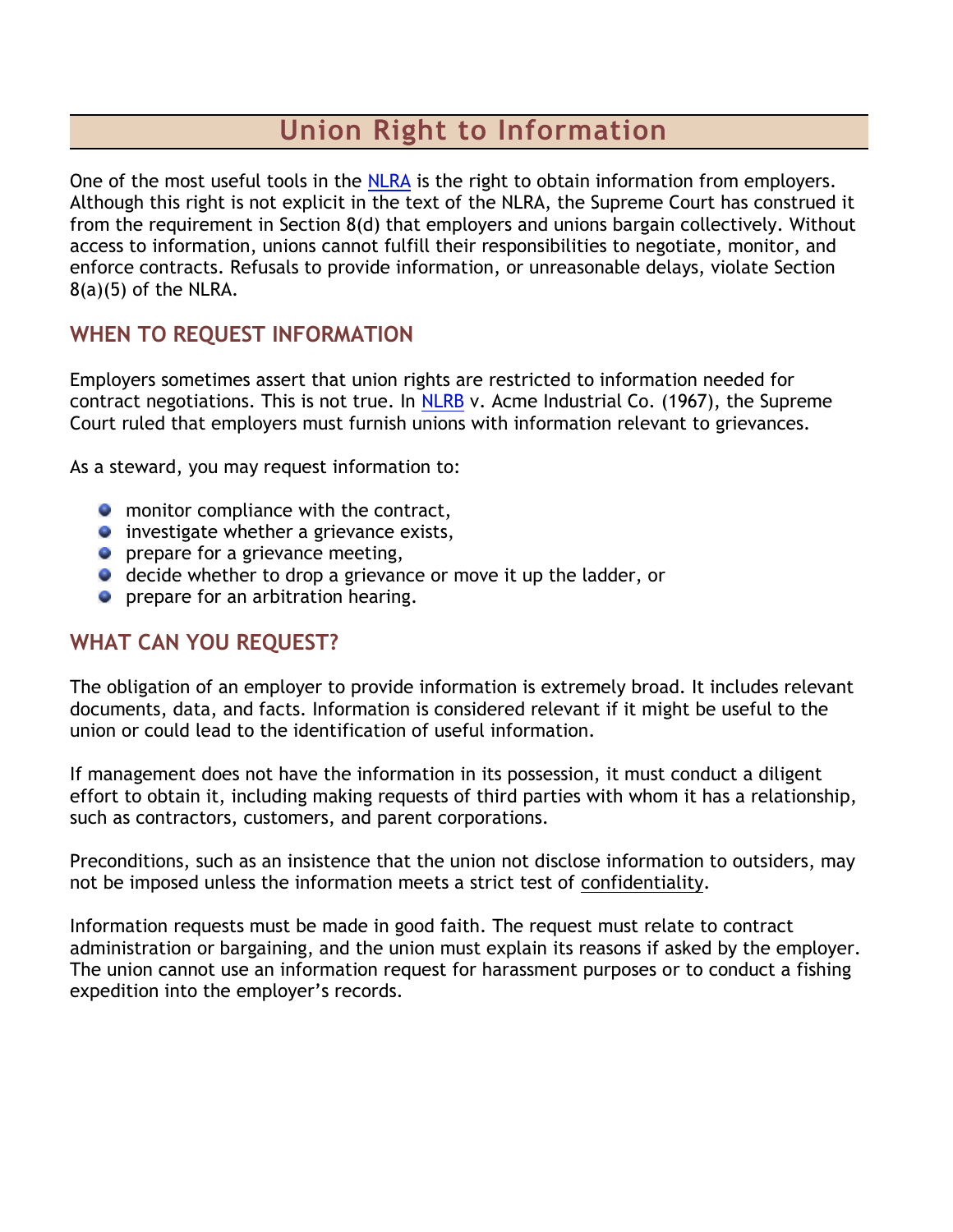**Documents.** You are entitled to examine a wide variety of records to investigate a grievance or to prepare for bargaining. Here are some of the documents you can request:

- accident reports
- **•** bargaining agreements for
- **a** air quality studies other units or facilities
- attendance records
- **•** bargaining notes
- **•** bid applications
- **•** bonus records
- **•** contracts with customers, suppliers, and contractors
- correspondence
- **C** customer complaints
- **•** customer lists
- **disciplinary records**
- **C** EEO-1 reports
- **e** employer manuals, guidelines, and policies (including internal policies)
- **e** environmental audits
- $\bullet$  equipment specifications
- **evaluations**
- $\bullet$  first report of injury forms
- **•** health and safety audits
- **•** inspection records
- $\bullet$  insurance policies
- $\bullet$  interview notes
- **O** investigative reports
- $\bullet$  investigatory files
- **•** job assignment records
- **o** job descriptions
- **a** laboratory reports
- **leave requests**
- **O** material safety data sheets
- **o** memos
- **O** merger agreements
- **O** minutes of employer meetings
- **[OSHA](http://www.pace8-675.org/education/right-to-info.html#OSHA#OSHA) logs**
- **•** payroll records
- **P** pension contribution records
- **O** personnel files
- **O** photographs
- **piece-rate records**
- **P** promotion tests
- **•** reports and studies
- schedules
- security guard reports
- **O** seniority lists
- **Supervisor notes**
- **time cards**
- **time study records**
- **•** training manuals
- **videotapes**
- wage and salary records
- **work rules**

**Data.** Employers must provide the union with lists, statistics, and other relevant data – even if management must spend hours or longer putting it together. You can request data on prior disciplinary actions, promotional patterns, and overtime assignments. Employers are not excused from producing relevant data because of the size of the union's request, although the employer can bargain on reimbursement for its costs. Requests for data going back five years have been enforced by the NLRB.

**Facts.** Employers must answer pertinent factual inquiries. For a misconduct case, ask for the names and addresses of witnesses and descriptions of their testimony. For a subcontracting grievance, ask for a description of the work, the amount of the contract, and the reasons for the contract. For an arbitration hearing, ask for the names of persons that the employer intends to call to the stand.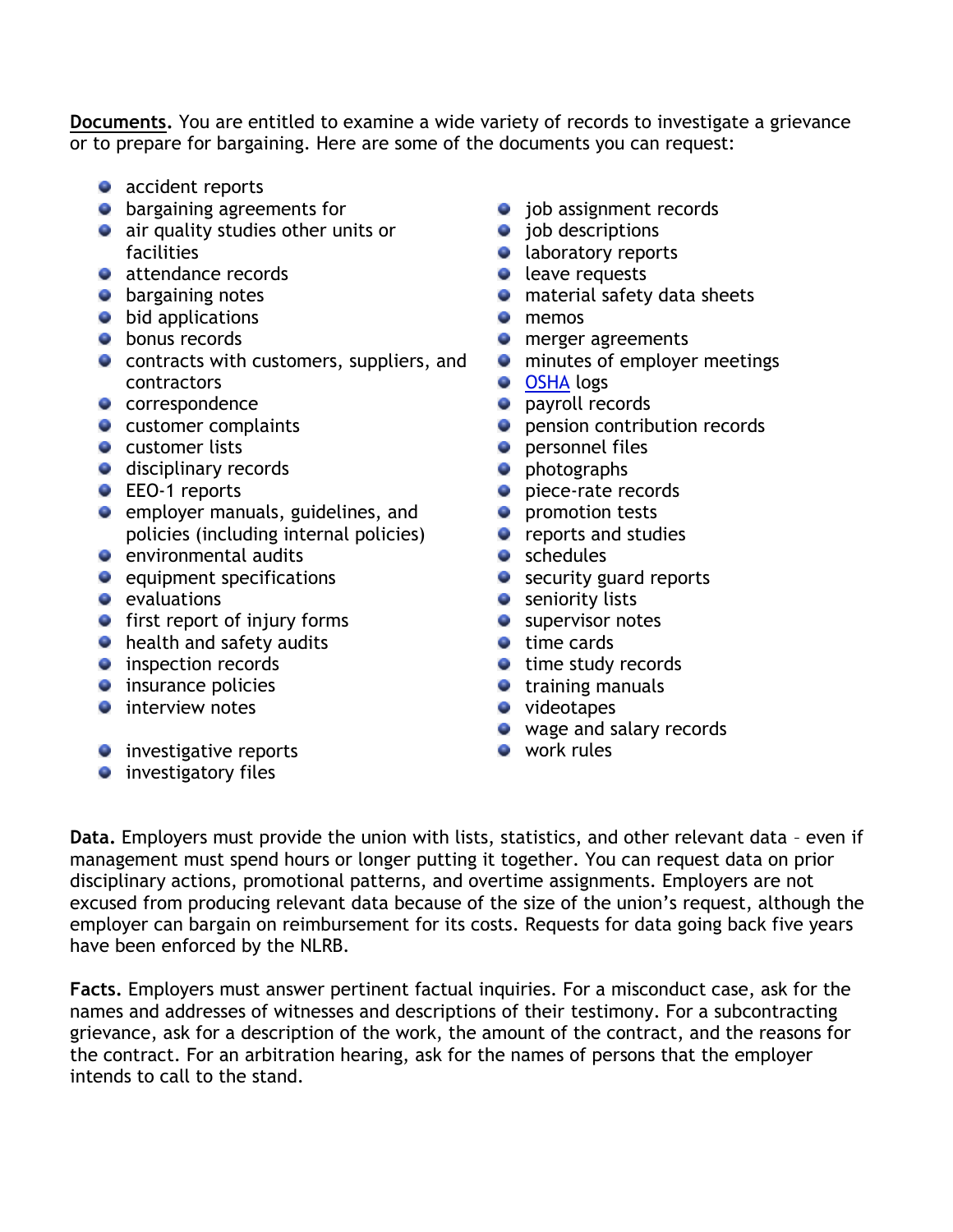**General inquiries.** Employers must respond to general inquiries such as:

- **P** Please supply all documents or records which refer to or reflect the factors causing you to reject this grievance.
- **Please supply all factual bases for the company's decision.**
- **Please provide all documents, reports, and other evidence utilized in making the** decision to discipline the employee.

**Disciplinary grievance.** When grieving disciplinary action, always request a copy of the grievant's personnel file. If unequal punishment is an argument in the case, ask for the names of other employees who have committed the same offense and the penalties imposed. In some circumstances, you can request information about [supervisors and other non-unit employees.](http://www.pace8-675.org/education/right-to-info.html#non-unit-ees#non-unit-ees)

**Contract interpretation grievance.** When a grievance concerns disputed contract language, request the employer's bargaining notes from the sessions during which the clause was negotiated, the dates and contents of any union statements upon which the employer is relying, and descriptions of any incident which the employer contends support its position.

**Promotion grievance.** Request the personnel file of the successful bidder, the file of the grievant, and copies of interview notes evaluating the applicants.

**Past practice grievance.** If you are trying to enforce a past practice, and management denies that the practice has been consistent, ask for the dates and circumstances of all occasions on which management claims a departure from the practice.

**Health and safety grievance.** If you are grieving an unsafe substance, request the material safety data sheet (MSDS) supplied by the maker of the substance, copies of any OSHA citations, studies by the employer concerning the substance, and statistical or aggregate medical data concerning employee illnesses or laboratory findings. If necessary, arrange for an outside specialist, such as an industrial hygienist, to conduct an inspection of the workplace.

**Discretionary leave grievance.** If you are grieving the denial of a leave request, ask for records of requests by other employees over the past several years and the employer's reasons for granting or not granting each request.

**Information about non-unit employees.** You may request information about employees outside of the bargaining unit, including supervisors, when that information is relevant to a grievance. For example, if a unit employee is accused of violating a rule which equally applies to non-unit employees, you can request the names of non-unit employees, including supervisors, who have violated the rule, a description of each infraction, and a description of any discipline imposed. If you know of a particular non-unit employee or supervisor who has violated a rule that applies to unit and non-unit employees, you are entitled to information from the non-unit employee's personnel file as well as any other records relevant to proving unequal discipline. Employer defenses based on the privacy of supervisors' records have been rejected by the Board in these circumstances.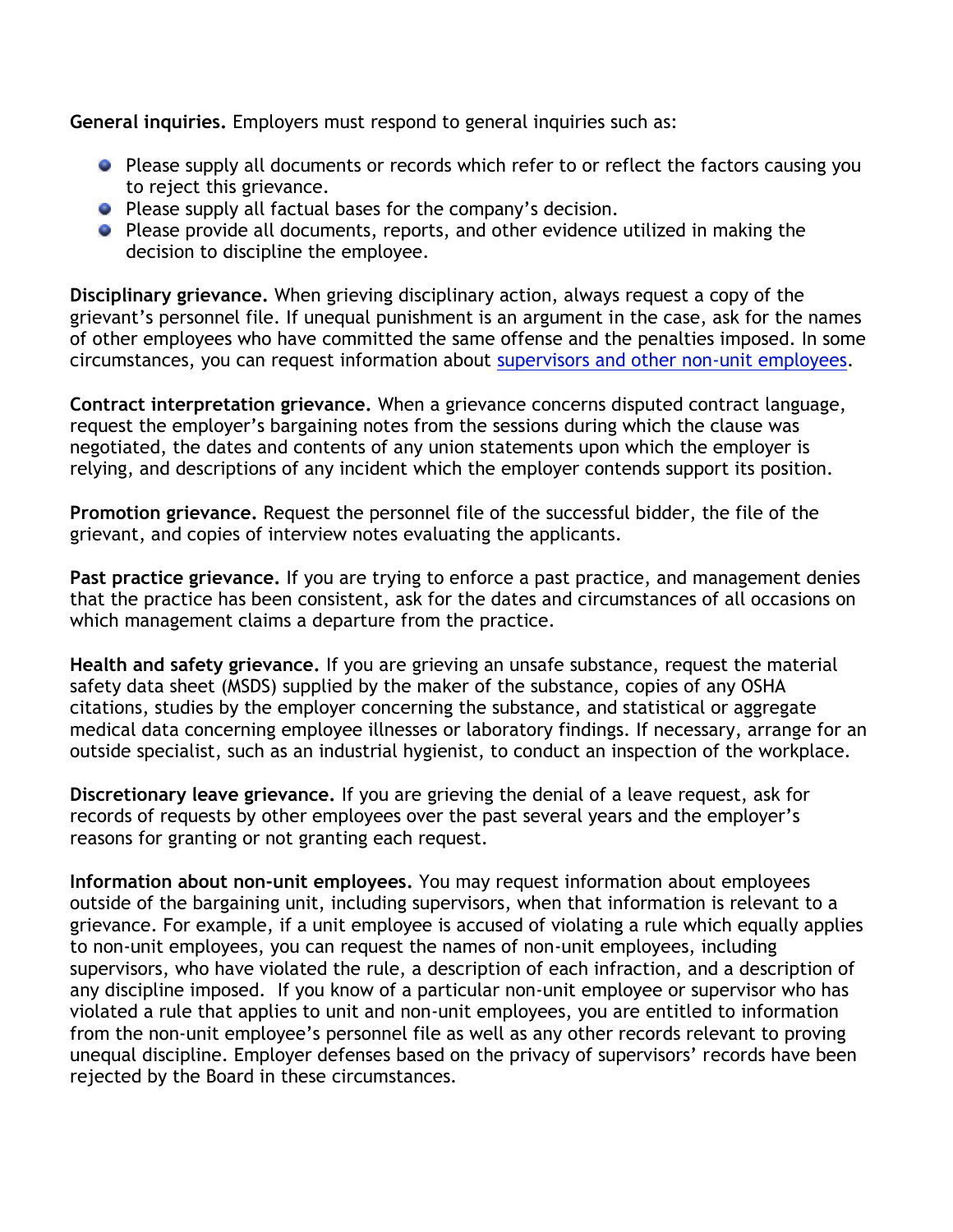## **EMPLOYER RESPONSES**

Employers often make excuses to avoid supplying relevant information. Here are some that the NLRB has rejected:

- You can get the information from your members.
- The request is too large.
- The grievance has no merit.
- **•** The information has been posted.
- The grievance is not arbitrable.
- You can subpoena the information to the arbitration.
- **•** Past grievances were resolved without this information.
- The materials are privileged.
- We will only give the information if you agree to give us similar information from union records.
- No documents exist under that titleholder.
- We will provide the information to the union if the grievance goes to a higher step.
- The grievance is time-barred.

**Confidentiality.** The major exception to the duty to provide information is confidentiality. Confidentiality refers to information which is either highly personal or highly sensitive. Individually identified medical records, psychological data, and aptitude test scores usually meet the highly personal standard. Records revealing the employer's trade secrets, profits and losses, and product research often meet the highly sensitive standard. Employee addresses, telephone numbers, wage data, personnel files, and disciplinary records are not confidential. Nor are internal reports or studies, even if self-critical of the employer.

To invoke the confidentiality defense, an employer must have a publicized and consistently enforced policy barring disclosure of the information in question. Moreover, the interests of the employer in preventing disclosure must outweigh the union's need to obtain the requested information.

An employer that asserts confidentiality must do so at the time it initially refuses to supply the information. The employer must also offer to make an arrangement with the union that accommodates both the employer's confidentiality concerns and the union's need for the requested information.

Measures can usually be found to protect both sides. For example, if medical confidentiality is asserted, the employer can delete or black out the medical references. If trade secrecy is raised, the parties can sign a confidentiality agreement in which the union promises that only one or two union officials will view the records and that the records will not be disclosed except to the union lawyer or to an arbitrator.